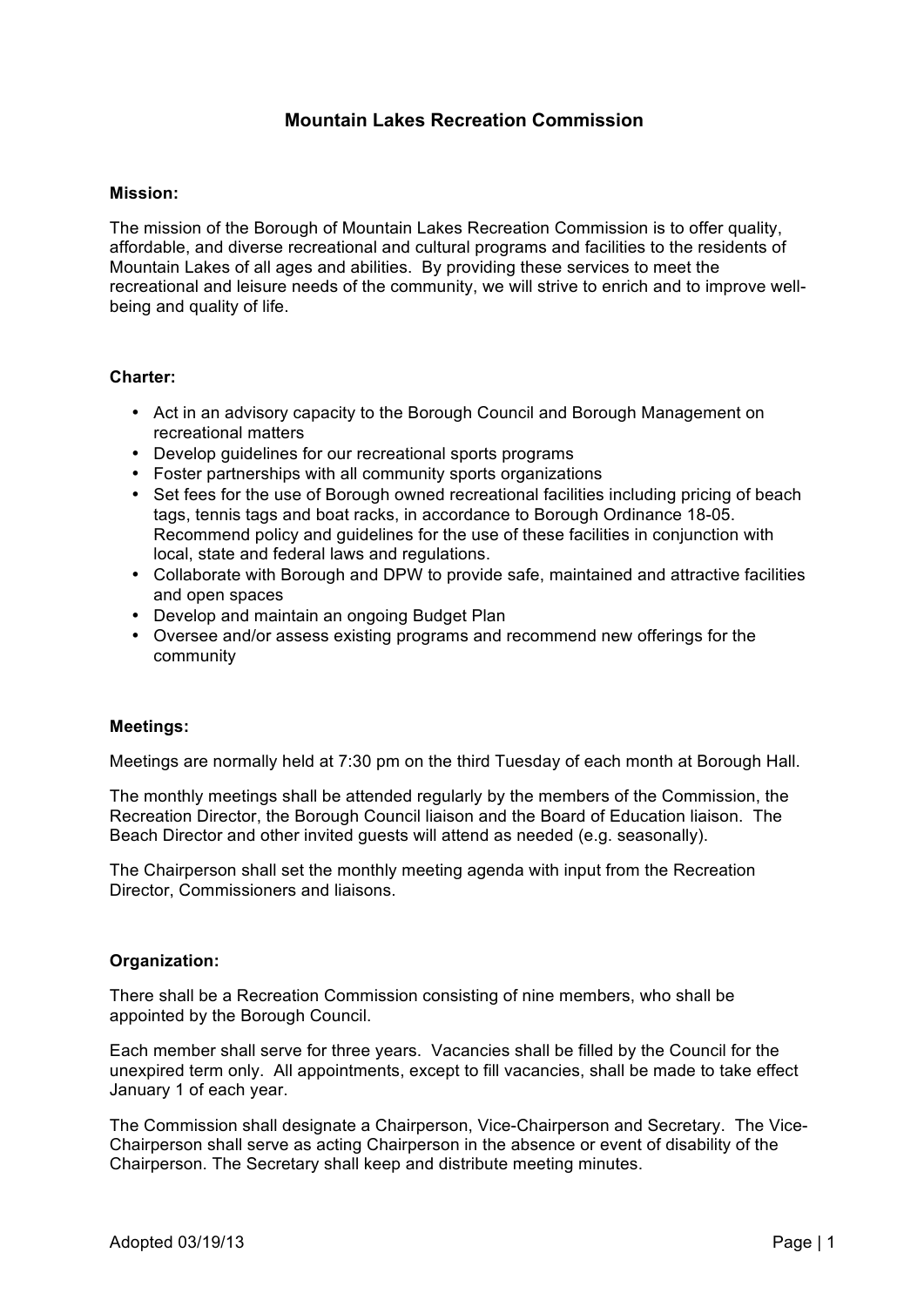(*For 2013, the chairperson is Nicole Wright, the vice-chairperson is Deb Shertzer, and the Secretary is Lydia Spoto.*)

Each January, the Commission shall re-evaluate/re-confirm the role of Chairperson and Vice-Chairperson and appoints a new Secretary.

The Chairperson may declare a position vacant if a Commissioner is absent from three consecutive meetings, barring extenuating circumstances.

Each Commissioner shall assist with 1-2 recreation events annually.

## **Subcommittees:**

There shall be three Recreation Subcommittees: Programs/Events, Sports, and Facilities.

Each Recreation Commissioner shall serve on at least one subcommittee and participate in one subcommittee meeting per month, or more as needed.

Minutes shall be kept at subcommittee meetings and decision shall be reported back to the Recreation Commission during monthly meetings.

Each subcommittee shall prioritize and focus on 1-2 key priorities/projects each year.

Programs/Events Subcommittee (Lydia Spoto, Kim Terhune, Kelly Thompson):

- Shall consistent of 3 Commissioners
- Shall provide input and recommendations to the Recreation Director regarding holiday programs, trout stocking and other non-sporting activities (e.g. trout stocking)
- Shall provide recommendations for summer recreation camp
- Shall also offer guidance regarding program continuity and securing volunteer assistance to manage such events
- Shall be responsible for investigating new programs (e.g. adult yoga, teen dances) and working with Recreation Director to implement

Sports Subcommittee (Pete Sentowski (lead), Deb Shertzer, Jim Peterson, Rich Mancuso):

- Shall consist of 4 Commissioners
- Shall provide a standard definition of a "recreation" sports program and the elements such sports programs (e.g. background checks and training requirements for coaches)
- Shall determine the appropriate role that the Recreation Director and Commission should play with club-run recreation sports programs
- Shall oversee the collection and resolution of complaints made by parents and players
- Shall monitor and address conflicts of interest within sports programs
- Shall liaise with sports program and Hub Lakes boards (ex. each member of Commission assigned to a program and will audit ~2 of their board meetings each year)
- Shall work to sports programs to establish boards of directors if they do not exist today (e.g. basketball)
- Shall provide guidance on sports program registration, fees and communications
- Shall liaise with the Board of Education Extra/Co-Curricular Athletics Committee

Facilities Subcommittee (Nicole Wright, Mark Caputo):

• Shall consist of 2 Commissioners